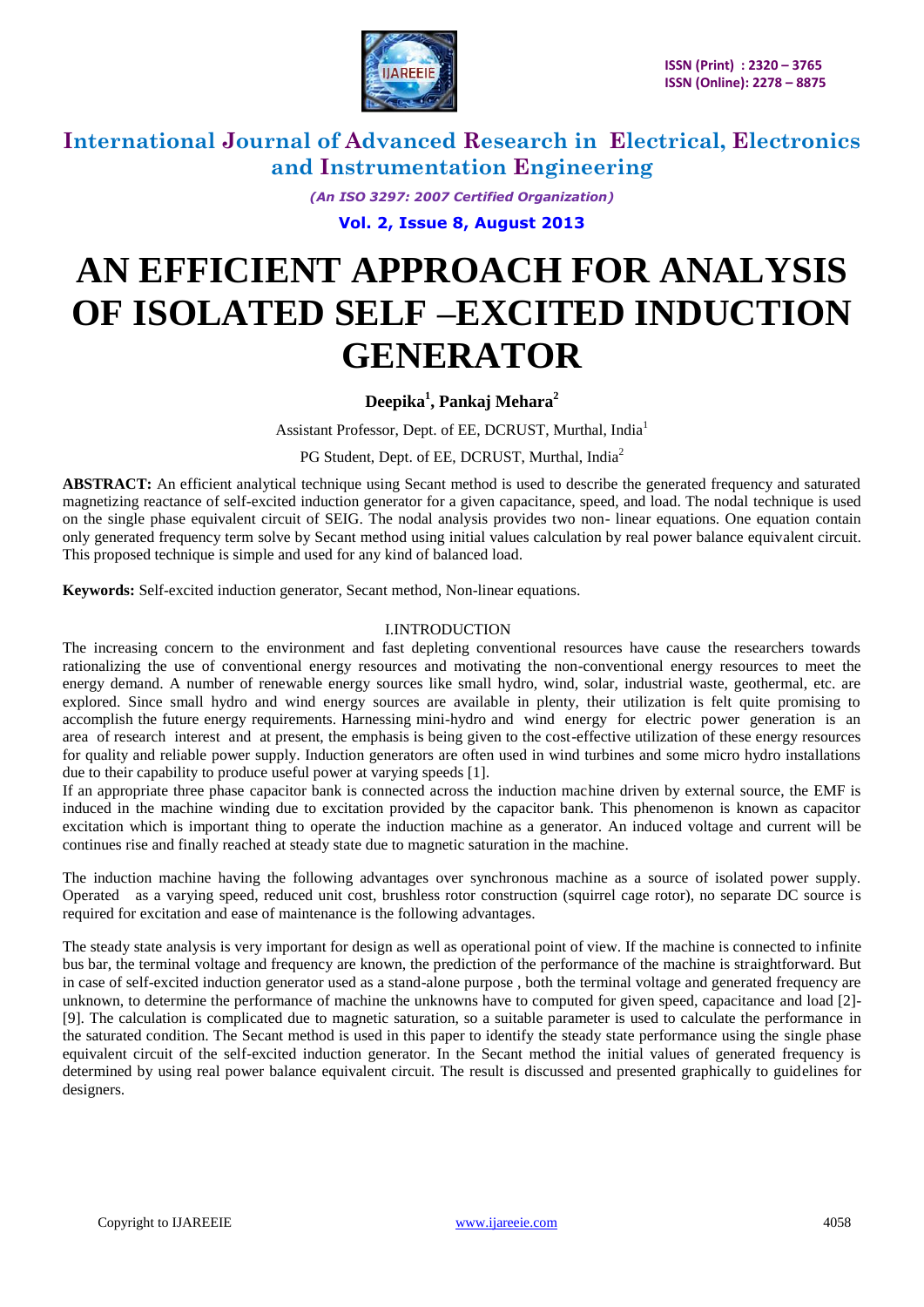

*(An ISO 3297: 2007 Certified Organization)*

**Vol. 2, Issue 8, August 2013**

#### II.THEORY

For steady state analysis the following assumption are taken

- Only the magnetizing reactance is assumed to be changes by magnetic saturation, and all the other parameters remains constant.
- Stator and rotor leakage reactance are assume equal.
- Core losses in the machine are neglected.
- MMF space harmonics and time harmonics in the induced voltage and current waveforms are ignored. These all assumptions are valid for well design machine.



Fig. 1 Equivalent per phase circuit of the SEIG

The steady state equivalent circuit of capacitor self-excited induction generator with resistive load connected to its terminal as shown in fig. 1 where :

| $R_1, R_2$            | $=$ per phase stator and rotor resistance. (referred to stator)        |
|-----------------------|------------------------------------------------------------------------|
| R                     | $=$ load resistance per phase                                          |
| $X_1, X_2$            | $=$ per phase stator and rottor (referred to stator) reactance.        |
| $X_C, X_m$            | $=$ per phase capacitive and magnetizing reactance at rated frequency. |
| $W_h$ , $W_s$         | $=$ rated frequency and stator frequency                               |
| $W_r$                 | $=$ rotor speed                                                        |
| $a = \frac{W_s}{W_h}$ | $=$ per unit frequency                                                 |
| h                     | $=$ per unit speed                                                     |
| $I_1, I_2, I_L$       | $=$ stator, rotor (referred to stator) and load current per phase      |
| $V, E_1$              | $=$ terminal voltage and air gap voltage                               |

The equivalent per phase circuit of SEIG as shown by fig.1 which is only valid for generated frequency. Here use nodal analysis technique to determine generated frequency and magnetizing reactance at node M.This analysis considers the admittances connected across the nodes which define the air gap. By equating the sum of real parts to zero (which is equivalent to active power balance), a polynomial in 'a' is obtained. 'Xm' can be determined upon equating the sum of imaginary parts to zero, using the value of "a" obtained after solving the polynomial by any method among various methods as iterative method, secant method etc.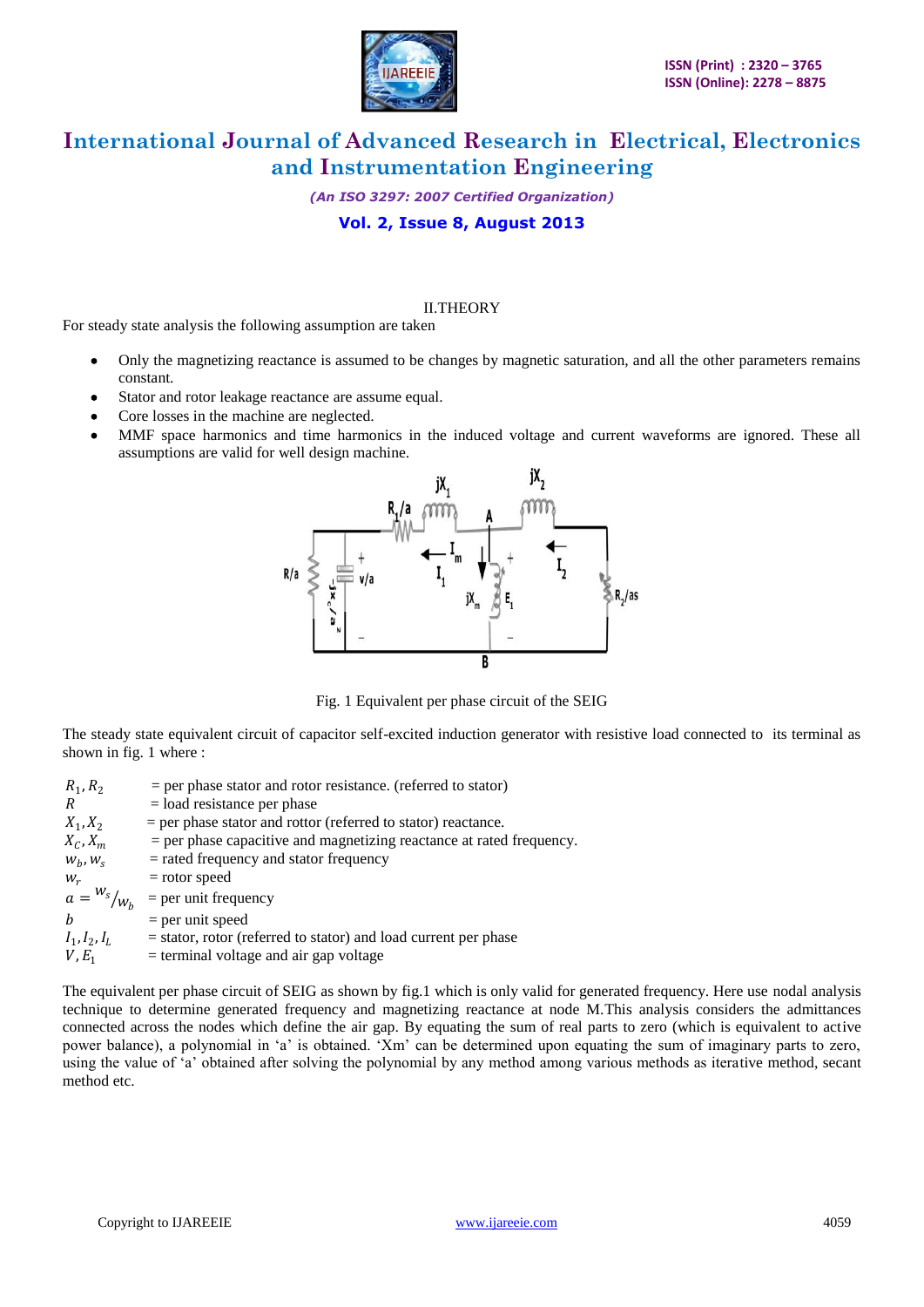

*(An ISO 3297: 2007 Certified Organization)*

### **Vol. 2, Issue 8, August 2013**



Fig.2 Simplified equivalent circuit of fig. 1

$$
E_1(Y_s+Y_m+Y_r)=0
$$

$$
Y_s = \frac{1}{(R_L + R_1/a) + j(X_1 - X_L)}
$$
  
\n
$$
Y_m = \frac{1}{jX_m}
$$
  
\n
$$
Y_r = \frac{1}{\frac{R_2}{a - b} + jX_2}
$$

Hence for voltage build-up  $E_1 \neq 0$  so

 $(Y_s + Y_m + Y_r) = 0$ Separating the real and imaginary term  $real(Y_s + Y_m + Y_r) = 0$  $P_5a^5 + P_4a^4 + P_3a^3 + P_2a^2 + Pa + P_0 = 0$  (1)  $P_5$ ,  $P_4$ ,  $P_3$ ,  $P_2$ ,  $P_1$ ,  $P_0$  Are the coefficients does not contain $X_m$ . As described in appendix A.

$$
X_m = \frac{1}{-\frac{X_2}{\left(\frac{R_2}{a-b}\right)^2 + X_2^2} - \frac{(X_1 - X_L)}{\left(\frac{R_1}{a} + R_L\right)^2 + (X_1 - X_L)^2}}
$$
 (2)

Since the equation (1) contain frequency term and this polynomial equation can be solved by secant method using initial values calculation then compute the value of frequency in equation (2) to calculate the value of  $X_m$ .

#### III.INITIAL VALUES CALCULATION TECHNIQUE

The Secant method requires two initial values for solving a polynomial equation. Here the two initial values can be calculated by real power balance equivalent circuit.

The equation (1) can be rewritten as a function of  $\alpha$ 

 $f(a) = 0$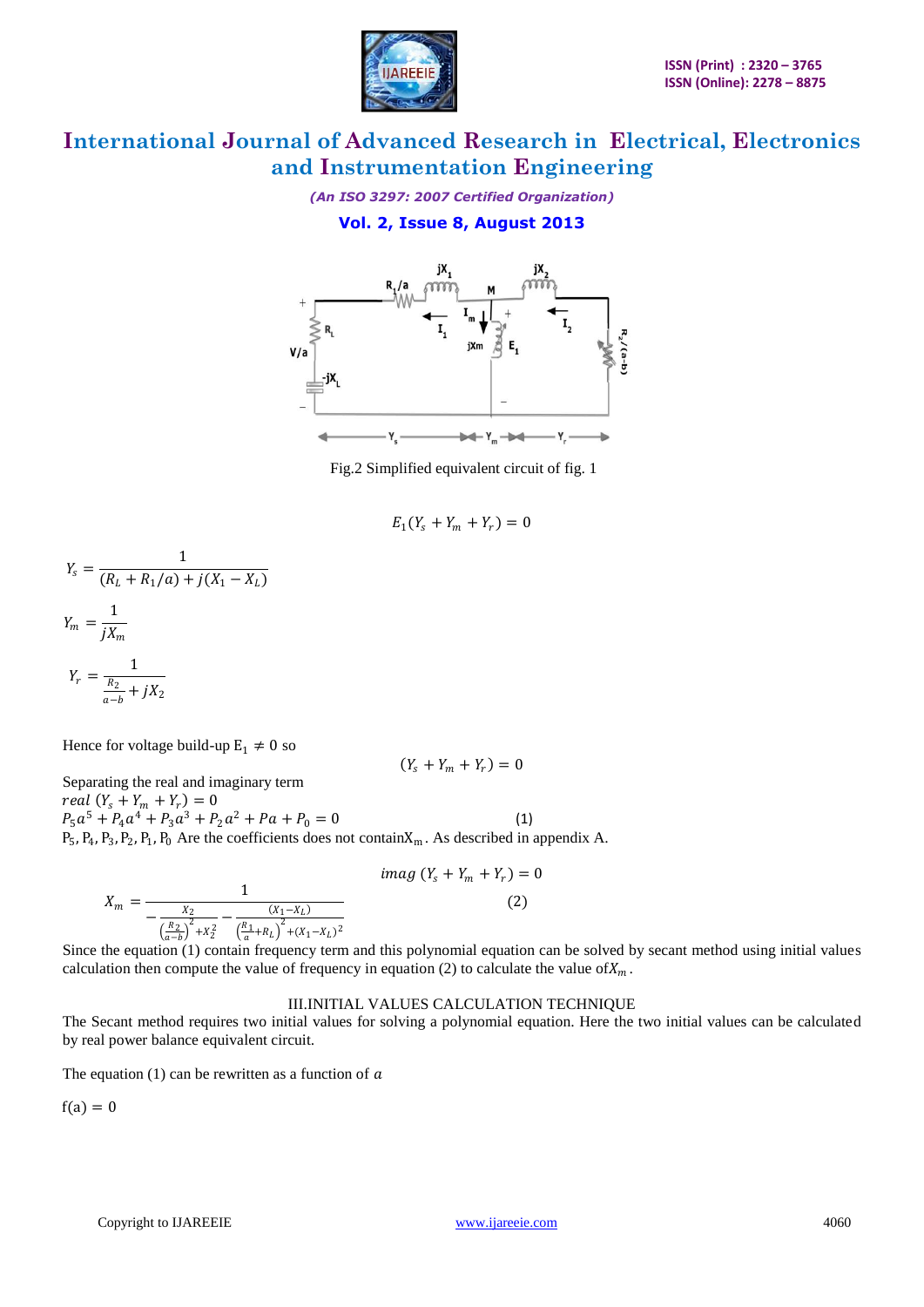

*(An ISO 3297: 2007 Certified Organization)*

### **Vol. 2, Issue 8, August 2013**

If  $a_0$  and  $a_1$  are two initial values for a. Then the next value for a will be:  $a_{i+1} = a_i - f(a_i)(a_i - a_0)/(f(a_i) - f(a_0))$  $i = 1, 2, 3...$ 

The iterations stop with an accuracy of 0.000001.



Fig. 3 Real power balance circuit

The desired value of a lies between upper initial value  $(a_0)$  and lower initial value  $(a_i)$ 

#### The upper initial value  $(a_0)$

The real power balance equation according to the fig. 3

$$
V^{2}\left[\frac{1}{R} + \frac{1}{R_{C}} + \frac{a_{0} - b}{a_{0}R_{2}}\right] = 0
$$
\n(3)

Since  $V^2$  cannot be zero, solve the equation (3) for  $a_0$ 

$$
a_0 = \frac{b}{\left(1 + R_2 \left(\frac{1}{R} + \frac{1}{R_C}\right)\right)}
$$
(4)

#### Lower initial value  $(a_1)$

Lower initial value can be found out by assuming a very close value at which maximum torque occur.

$$
\mathbf{s}_{\text{max}} = \mathbf{R}_2 / (\mathbf{X}_1 + \mathbf{X}_2) \tag{5}
$$

The induction motor run as generator then the slip will be negative and the  $s_{max}$  depends upon the overloading factor. Assuming an overloading factor is 2 and the rated torque occurs at  $a_1$ 

$$
\left(\frac{1}{2}\right) s_{\max} = -(a_1 - b)/a_1
$$
  
 
$$
a_1 = b/(1 + 0.5(R_2/(X_1 + X_2)))
$$
 (6)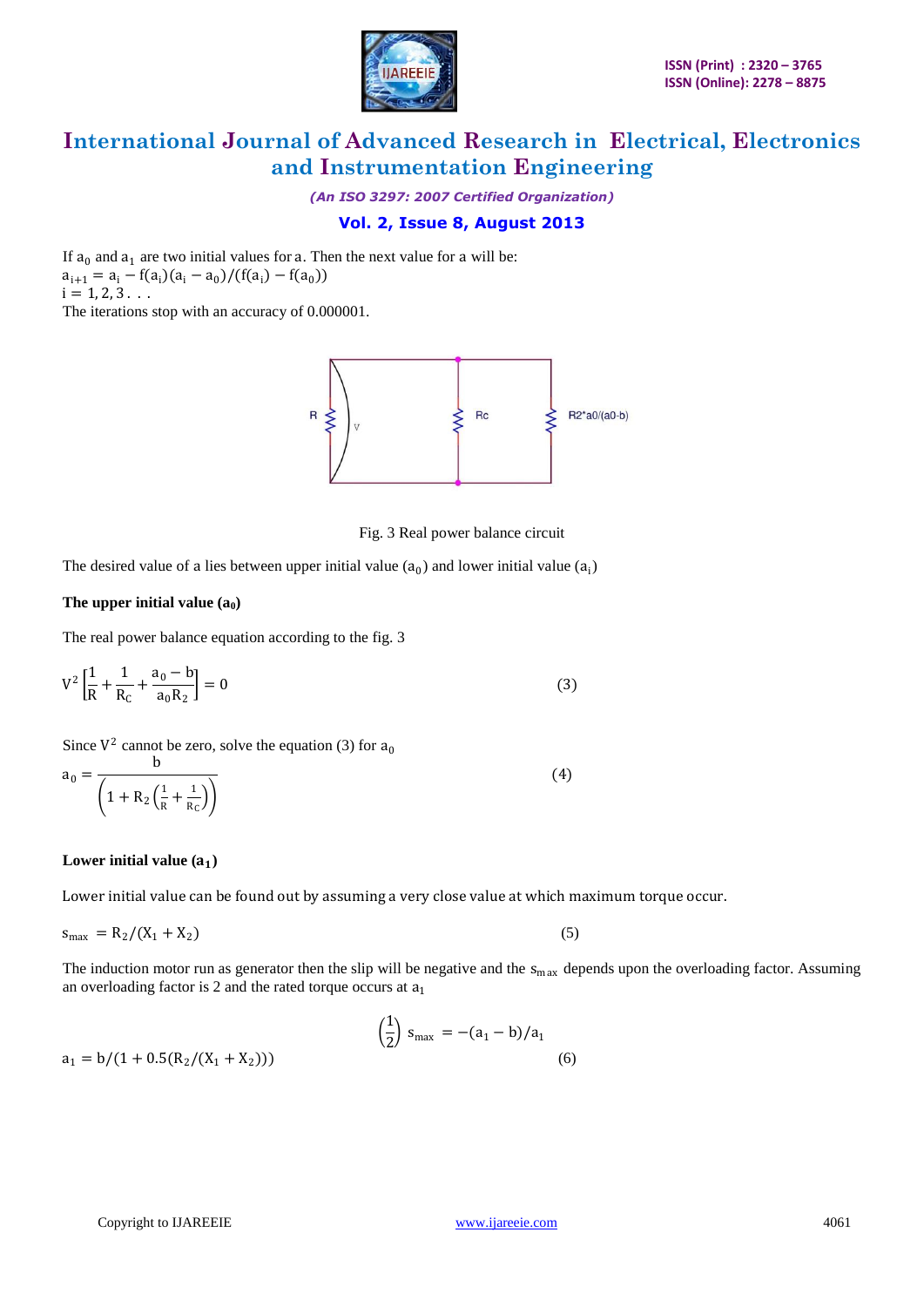

*(An ISO 3297: 2007 Certified Organization)*

### **Vol. 2, Issue 8, August 2013**

### IV.SYNCHRONOUS SPEED TEST

After solving the value of  $a$ ,  $X_m$  the next step is to calculate the airgap voltage  $E_1$  and the terminal voltage V. The synchronous speed provide the information about the variation of  $X_m$  with respect to  $E_1/a$  which relate to the air gap flux. These information require to be obtained experimentally by driving the induction machine at synchronous speed corresponding to line frequency, i.e. *a*=1 and measuring the magnetizing reactance with increase the line voltage at line frequency according the fig.4. When the induction machine rotated at synchronous speed the slip will become zero and rotor resistance become very high and behave as an open circuit on rotor side. A curve fitted of  $E_1/\overline{a}$  against  $X_m$  by the experimental result.



Fig. 4 Synchronous speed test circuit

 $I_m = I_{n1}$ 

 $I_{n1} = (V_{n1}/\sqrt{3})/Z_0$ 

 $Z_0 = R_1 + j(X_1 + X_m)$ 

The R.M.S. voltage of magnetising branch is  $E_1 = X_m I_{n1}$ 

The no load current is equal to

 $Z_0$  Is the absolute value of total impedance of circuit

The magnetising reactance is

 $X_m = (Z_0^2 - R_1^2)^{1/2} - X_1$ For computer simulation a curve, which will gives the variation of  $E_1/a$  with a  $E_1 / a = k1 - k2X_m$  (7) The values of k1, k2 for test machine are given in appendix A.

#### V.PERFORMANCE CALCULATION OF THE MACHINE

| Performance of machine is computed as follows:            |      |
|-----------------------------------------------------------|------|
| $I_1 = (E_1/a)/((R_1/a) + jX_1 - (X_c R)/(a^2 R - aX_c))$ | (8)  |
| $I_2 = -(E_1/a)/(R_2/(a-b) + X_2)$                        | (9)  |
| $I_L = -X_c I_1 / (Ra - X_c)$                             | (10) |
| $V = I_1 R$                                               | (11) |
| $P_{in} = -qI_2^2aR_2/(a-b)$                              | (12) |
| $P_{\text{out}} = qI_{\text{L}}^2R$                       | (13) |

VI.RESULT AND DISCUSSION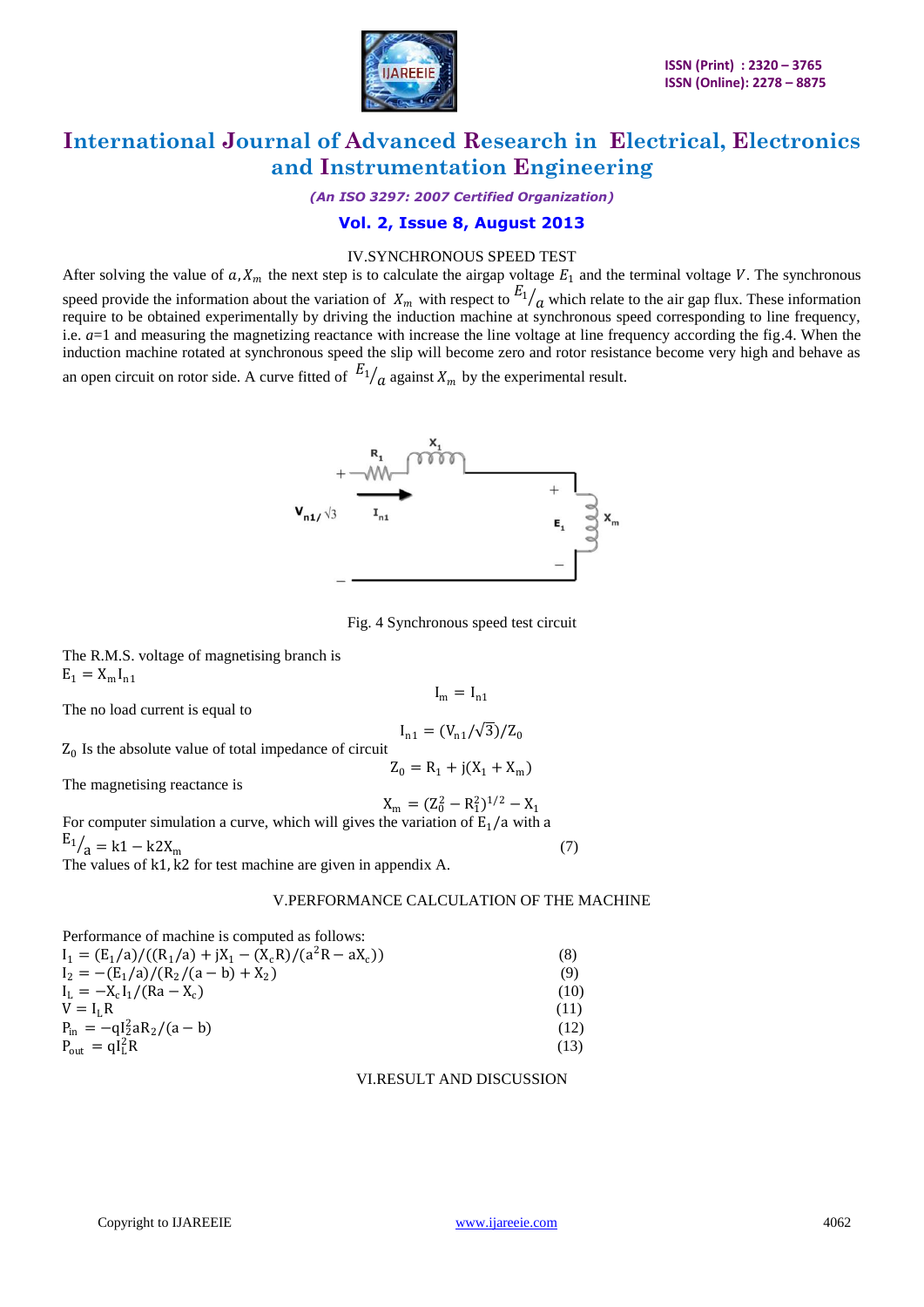

*(An ISO 3297: 2007 Certified Organization)*

### **Vol. 2, Issue 8, August 2013**

Here the effective secant method is used to find generated frequency and magnetizing reactance and a terminal voltage is computed at resistive loads and at constant speed and with fixed capacitor value. Further check the performance of machine at different values of capacitance. And provide a table to require the value of capacitance which remains constant the terminal voltage at different load condition.



Fig. 5 Terminal voltage (V) v/s output power at  $41 \mu$ F, b=1p.u.



Fig. 6.2: Magnetizing Reactance (Xm) v/s output power at  $41 \mu$ F, b=1p.u



Fig. 6.3 Shows the simulated results for load current v/s output power. For the resistive load,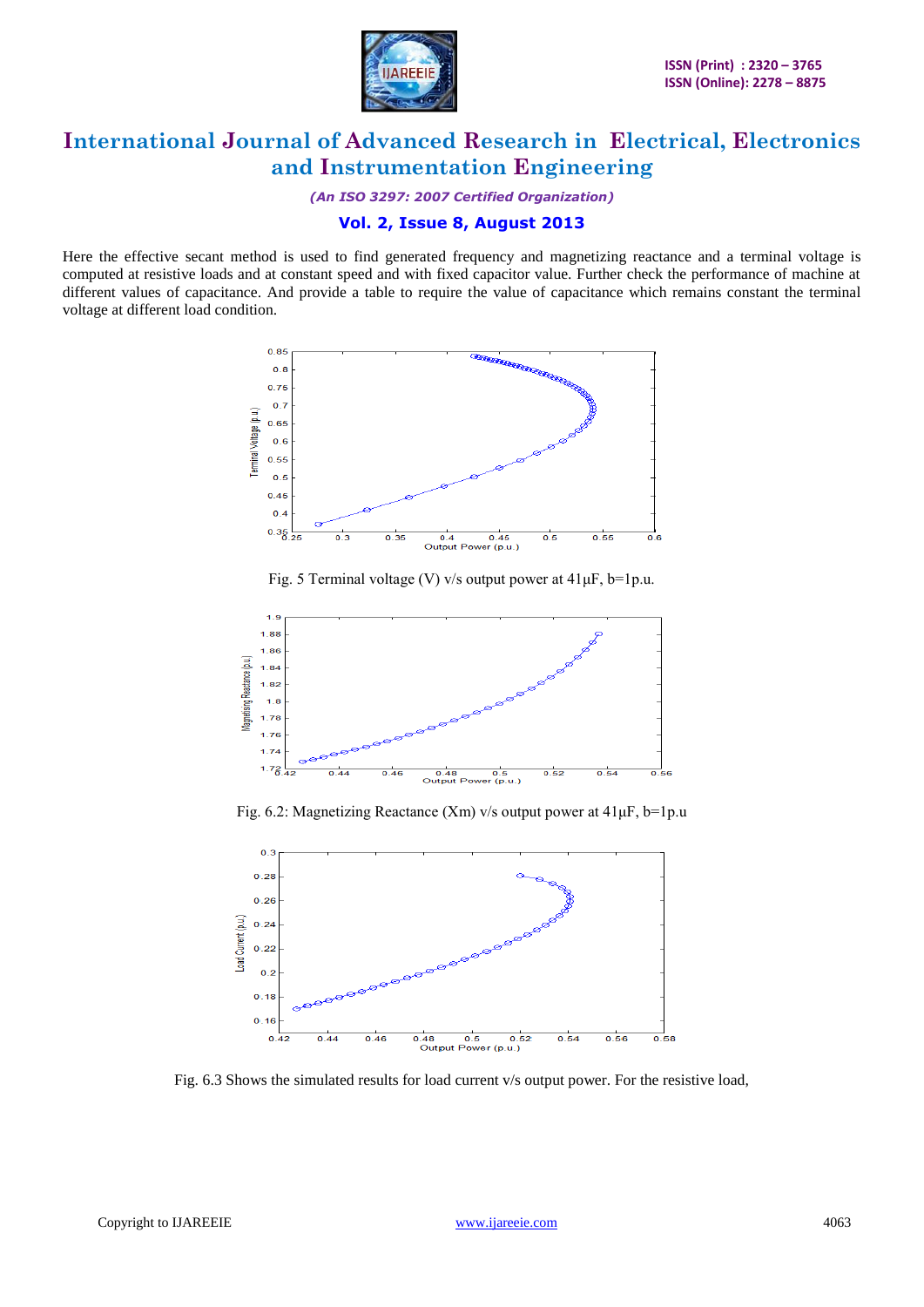

*(An ISO 3297: 2007 Certified Organization)*

**Vol. 2, Issue 8, August 2013**









| LOAD              | <b>CAPACITANCE</b> | <b>TERMINAL</b> |
|-------------------|--------------------|-----------------|
| <b>RESISTANCE</b> | $(C)$ uf           | <b>VOLTAGE</b>  |
| (R) p.u.          |                    | (V) p.u         |
| 15                | 43.4520            | 1.0010          |
| 14                | 43.5860            | 1.0010          |
| 13                | 43.7420            | 1.0010          |
| 12                | 43.9250            | 1.0010          |
| 11                | 44.1440            | 1.0010          |
| 10                | 44.4110            | 1.0010          |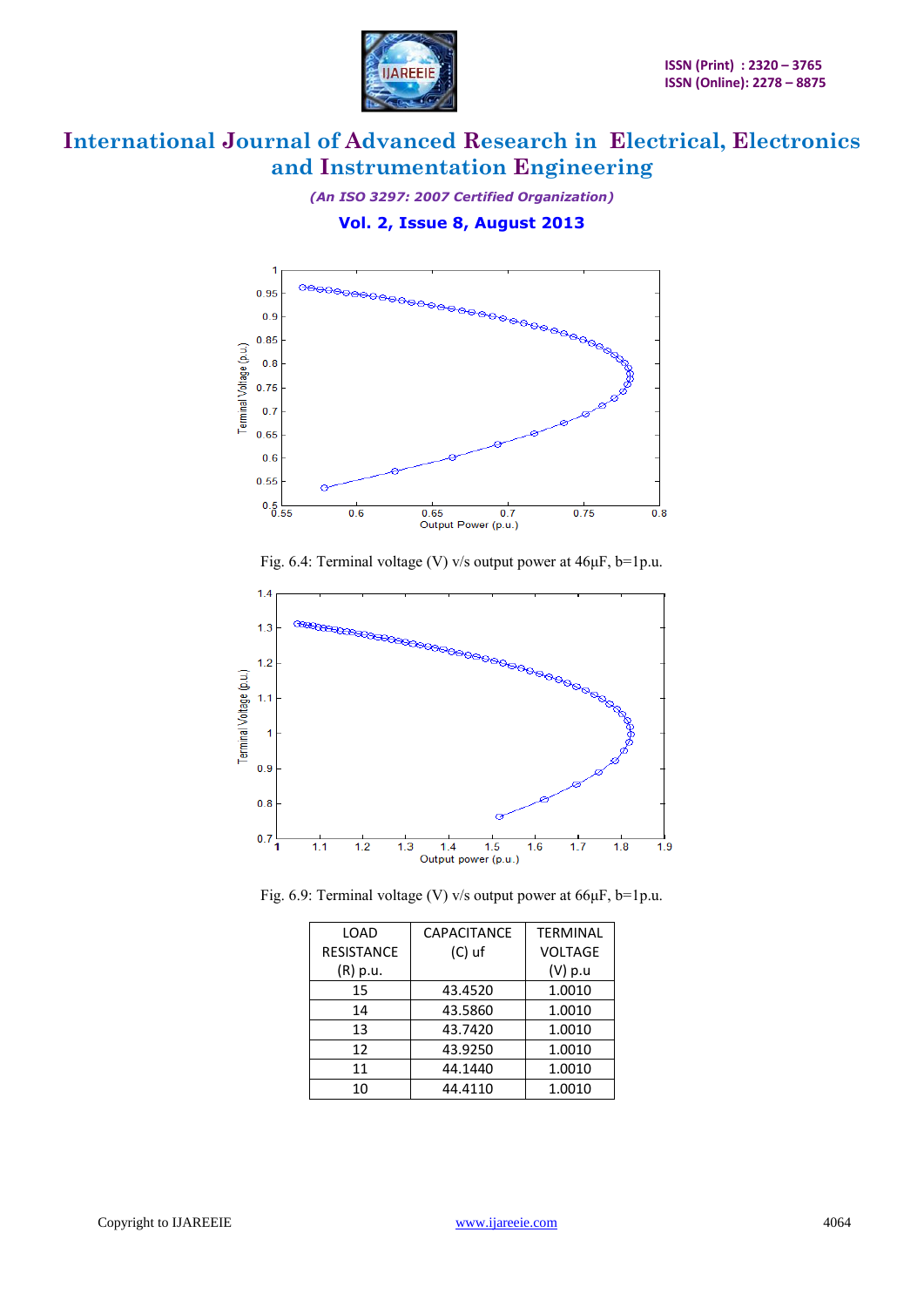

*(An ISO 3297: 2007 Certified Organization)*

### **Vol. 2, Issue 8, August 2013**

| q | 44.7420 | 1.0010 |
|---|---------|--------|
| 8 | 45.1650 | 1.0010 |
|   | 45.7210 | 1.0010 |
| 6 | 46.4880 | 1.0010 |
| 5 | 47.6080 | 1.0010 |
|   | 49.3920 | 1.0010 |
| ς | 52.5450 | 0.9990 |
| 2 | 60.1670 | 0.9990 |
|   | 93.6750 | 0.9990 |
|   |         |        |

Table 6.1 Shows the value of capacitance required to constant terminal voltage

#### VII.CONCLUSION

This paper introduced the efficient approach to calculate initial values of generated frequency with the help of real power balanced circuit. This technique is simple in nature and very effective to analyse the SEIG. This technique is suitable for any kind of balance load. The paper describes the value of capacitance required to maintain the specific terminal voltage across the load which is varying in nature.

#### **Appendix 1**

Machine specification: (parameters are given in per unit)

3-phase, 4 poles, 50Hz, 230V, 8.6A, 2.2KW delta-connected squirrel cage induction machine  $R_1 = 0.076$  $R_2 = 0.076$  $X_1 = 0.112$  $\bar{X_2}$  = 0.112  $b = 1$  $Z_{base}$  = 46.32 ohm

Synchronous speed curve fitting equation

The value of k1, k2

$$
E_1 / a = k1 - k2X_m
$$
  

$$
k1 = 1.726
$$
  

$$
k2 = .54
$$

 $P_{base}$  = 1.190 KW

#### **Coefficient of polynomial equation**

$$
P_5 = R_2 R^2 X_1^2 + R^2 R_1 X_1^2
$$
  
\n
$$
P_4 = -b(R_2 R^2 X_1^2 + 2X_2^2 R_1 R^2)
$$
  
\n
$$
P_3 = R_2 R^2 R_1^2 + R_2 X_1^2 X_c + b^2 X_2^2 R^2 R_1 + R^2 R_1 R_2^2 + R_3 X_c^2 X_2^2 - 2R_2 X_1 X_c R^2
$$
  
\n
$$
P_2 = -bR_2 R_1^2 R^2 - bR_2 X_1^2 X_c^2 + 2bR_2 X_1 X_c R^2 - 2bR_3 X_c^2 X_2^2
$$